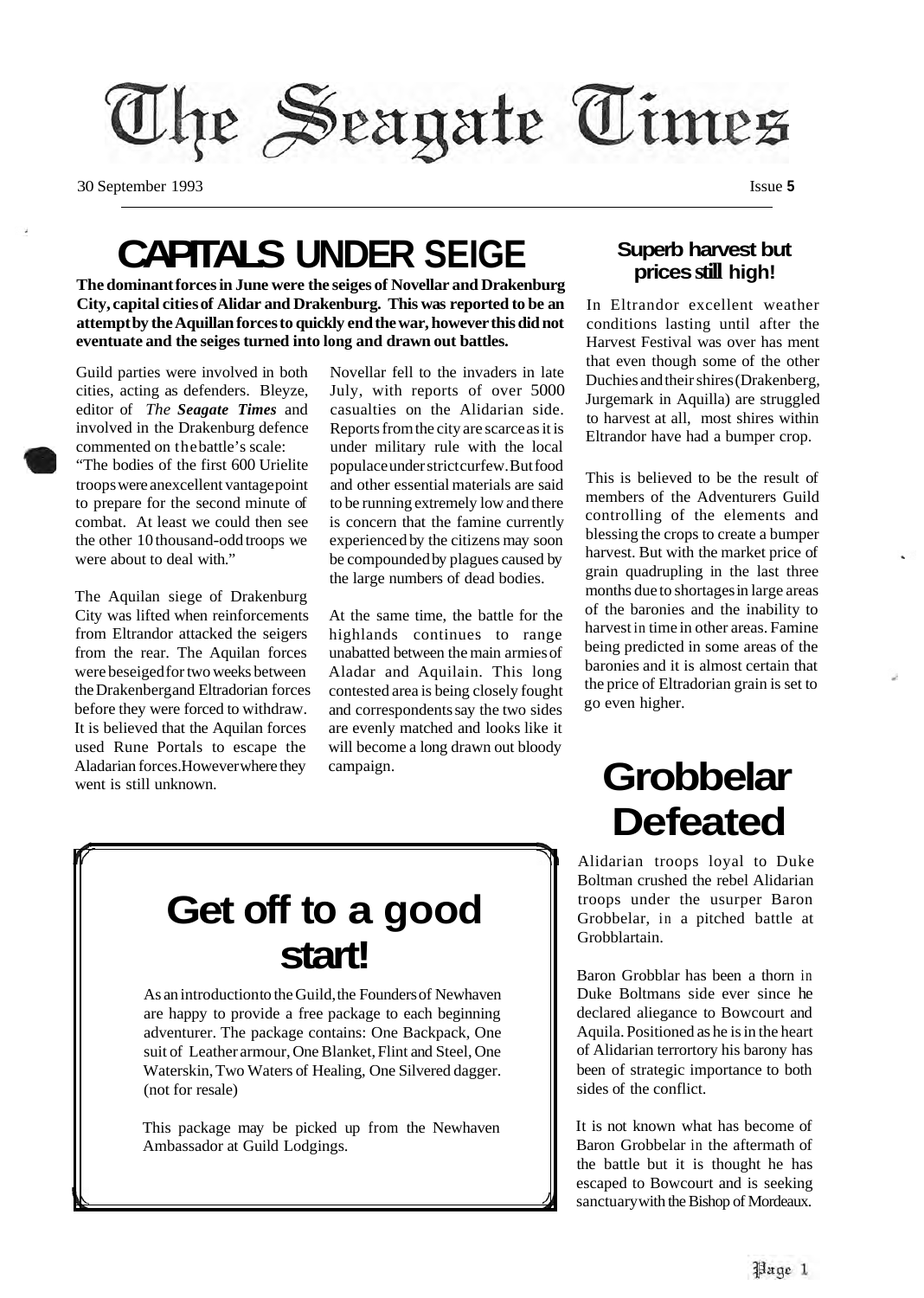### *0 0*  **BLAST MAGIC:**<br>PROVEN ON THE

*0 0* 

*0* **DRAKENBERG BATTLEFIELDS OF** 

Contact Bleyze BEFORE your next big job!

# **Wanted**

#### **Dead Or Alive**

#### **Raban** - **A.K.A. The Beast**

**Physical Appearance**  9" Tall. Wearing Black Plate mail armour. Weilds a Giant Battle Axe and Kite Shield.

**Known Abilities**  Black Mage, Regeneration, Able to Fly

**Companions**  Has 2 familiars, 5 Demon Wolves, Earth Elemental

and a Bad Attitude!

#### **Magic Roundabout**

- Looking for that elusive Invested Item or Magic Potion?
- Need a Rank 20 Protection From Magical Fire?
- Need a buyer for a Magic Item for Skill?
- Need a Loan?

I

- Or just looking for a Standard Rank 20 Shadow Form or another Celestial necessity?

If the answer to any of these Questions is YES then chances are that I can provide it for you! ALL currencies catered for ! We will Barter or Trade! Any offers considered! Contact Morgan Laffayette at the Guild

Founder of Newhaven

#### **New Bishop of Ranke Appointed**

.

*0 0* 

With the death of the Bishop of Ranke on the 28th June 1993, the Prince of Ranke and Bishop of Mordoux have spent many months deciding upon his replacement.

They have appointed father Graham of Ranke, leader of "The Order of Divine Retribution", as the new Bishop of Ranke. The two Bishops have been long term friends, When asked about the Bishop of Mordoux, Baron Blitzkrieg said "He is a a really hard man".

Becauseof thedeathof the last Bishop of Ranke the new Bishop has said "I hope nothing like that will be happening again, its my job to heal the wounds of discontent. The last Bishop had many enemys." The new Bishop was invested on Michaelmas day, 29th of September 1993.

#### **Richard of Foxcourt Captured**

A Drakenberg sponsoredraid by guild members on the Aquilan Headquarters at the siege of Drakenberg resulted in the capture of Richard of Foxcourt, one of the major commanders of Aquilan forces at Drakenberg. The Bishop of Mordoux, the other major leader targeted in the raid, narrowly escaped and was later seen leading the Aquilanian forces against Drakenberg.

Richard of Foxcourt has been incarcerated by Duke Drakenberg and is expected to be tried for crimes against the state.

#### **Settlers Wanted For New Land**

Due to the expansion in the Duchy of Eltrandor new land has become available for settlement. The Duchy of Eltrandor has many new tracts of land available to people who wish to build homesteads in the area. Settlers wishing new land are to report to Ralden for land allotment and escort to the new areas.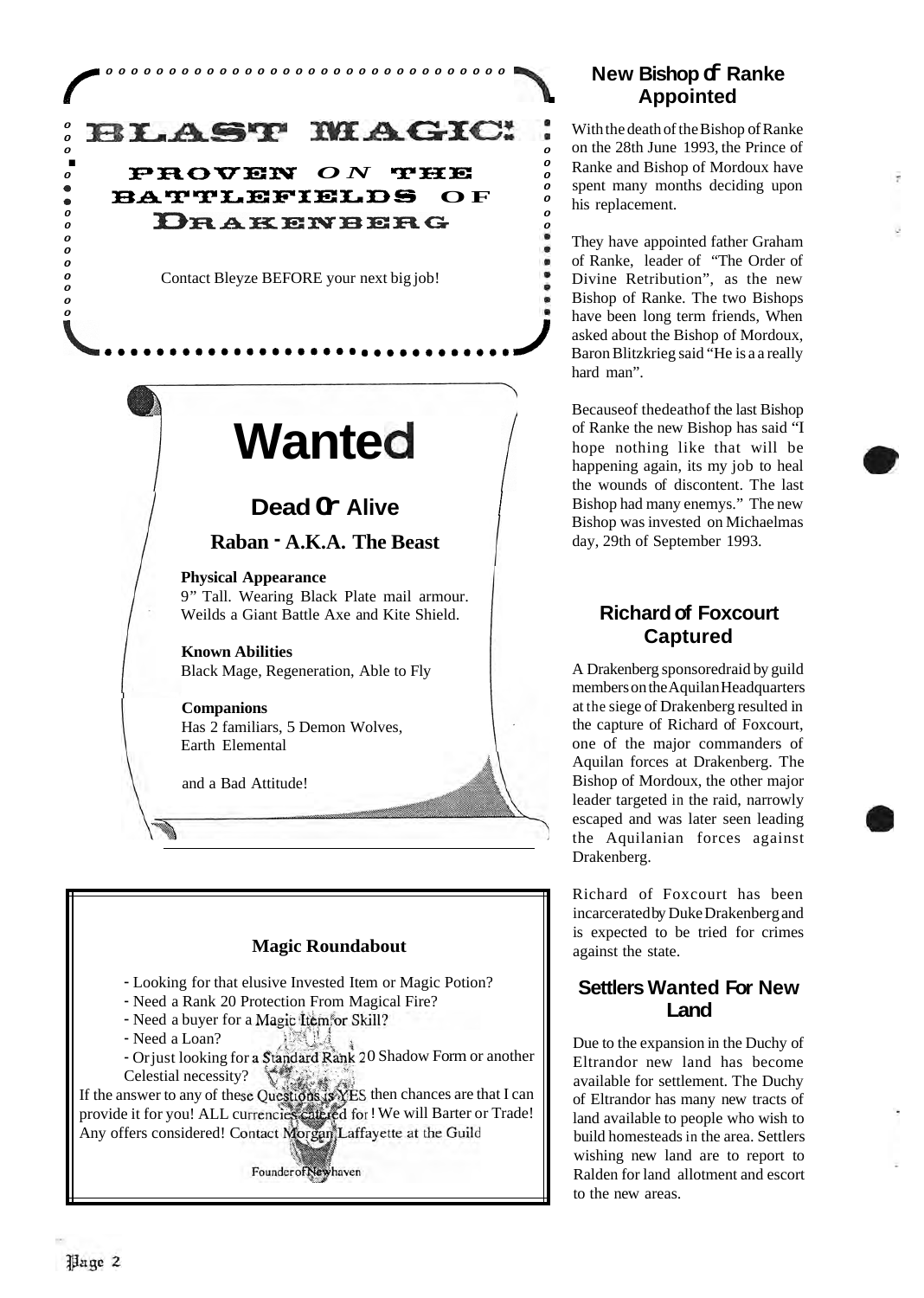## **Construction Update**

"Construction of Seagate's first bridge to span the **S** weetwaters is proceeding almost totally to plan" reported Lev Harkman from the Ministry of Transport Office, "but for a few delays."

Masons from Bolton were delayed in starting work upon the bridge as a result of last minute negotiations regarding working conditions, but this problem was quickly resolved and work has since started in earnest.

All seem to realise the benefit of this development for Seagate, with complaints from only one family who refused to vacate their house so it could be demolished to make way for this advancement. However it was reported that after the town guard spoke with them they were only too willing to move.

Mr Harkman continued to add that the completion of the bridge would be delayed by "a month or two". The apparent delays are a result of the war in the Baronies. As a result the bridge will take a further eight months until it is opened.



In order to speed construction it has been deemed that the roads surrounding the respective landing sites of the bridge and the work areas will be totally closed to the public. It is rumoured that this was a direct result of the interference by intoxicated but well motivated members of the Adventurers Guild aftertheirretum to Seagate. A security representative from the Guild had no comment to make on the subject but assured that he would "Look into the matter further."

The interruption to Ferry Services will continue for at least the next month as work intensifies, but should resume normal running times once all of the foundations have been laid. As a result of the unforeseen delays there will be a small fee imposed on horse drawn transportusing the bridge for the first few months of Harkman Bridge use in order to finance the cost overruns.

The dung barge will soon resume its twice daily sailing much to the delight of those living near the wharf.

#### **Wizard Karrinski Awarded Barony**

The Wizard Karrinski has been awarded the title Baron of Vankran for services to the Duchy of Aladar during the war against Aquila

Karrinski, also known as the Captain of the Night Marches was instrumental in lifting the siege of Drakenberg.

The title Barony of Vankran became vacant after the previous office holder and his family mysteriously vanished three months ago.

#### **Reward for Information**

Mr Toadswart the Guild Astrologer is offering a reward for infomation leading to sucessful trade with the Temple of Shrivers. It is said that the Shrivers are able to make potions that inbue skills and the ability to cast spells for up to half a day.

### The Silken **Illeh**

Well darlings, news is a bit thin on the ground this time.

Kane (Mr. Spanky) has been caught playing with schoolboys again and Kel has been voted Client of the Year by the Seagate Undertakers Guild but that's about all that's reached my shelllike ears.

Oh, there's been some fussin' and feudin' up in the Baronies but they are always getting tetchy about something.

I almost forgot; Silken, that lithe hipped seductress is expecting a happy event sometime soon. "Of course, I'm simply thrilled and so is the father" purred the gorgeous one who is currently refusing to name the big stud responsible.

The spunky little mum is off with her old pals "Hot Pants" Finbar and "Loose Elastic" Lysander to track down Lysander's soul (Tiny, blackened, shrivelled little thing, it'll take them forever to find it!)

Wish them luck!

Until next time, keep your feet on the ground ... and they'll never prove anything in divorce court!

#### **Seagate Times to Change Format**

*The Seagate Times* has previously been available to the general public through out the Baronies. However due to the sensitive nature of many of the Guild's assignments and the volatile nature of the Baronies *The Seagate Times* is now published as a Guild Internal newsletter only. While input from the general public has been invaluable in the past, it has been decided that the information contained in *The Seagate Times*  should not be readily available to the general public.